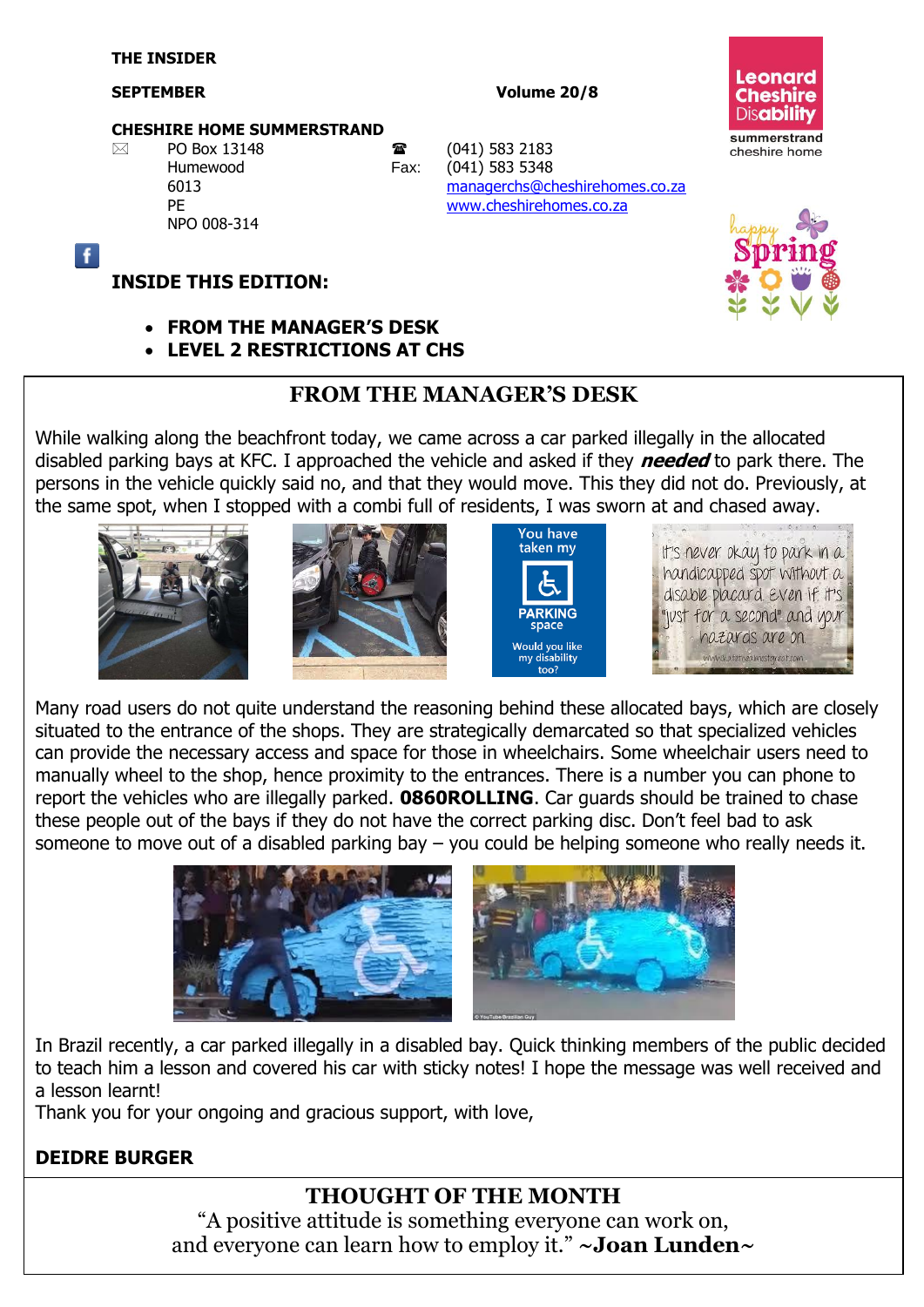### **COFFEE SHOP – OPEN FOR BUSINESS!!!**

The **CHC Shop** (**CHESHIRE HOME COFFEE**) is officially open!!! Drive past **7 Gomery Avenue** in Summerstrand, use the side entrance (signs clearly visible) and get your cuppa freshly roasted by **Java Fix**!

**Professional barista, Grace,** is on duty **Mon-Fri from 7am - 3pm and Saturdays 7am - 12**...your support will be greatly appreciated! Thank you to our special volunteers for making it happen...one coffee at a time! **FOR ORDERS OR COLLECTION: GRACE ON 061 789 7824.**

#### **300 CLUB 2020**

Our 300 Club fees for 2020 are a **once-off payment** of **R120 per year**. There are **monthly draws of R300 (1st), R150 (2nd), and R75 (3rd)** for members! At the end of each year one lucky member stand the chance of winning **R1 000**! Our aim for 2020 is **to have 300 members**…we already have **155 members** to date (2 Sep)! Please support this worthy cause – see attached 300 Club form for 2020!

#### **JULY WINNERS:**

- 1. GEOFFREY LILFORD (55)
- 2. LES JOUBERT (137)
- 3. MOIRA GORDON (65)

## **FUNDRAISING REPORT (JULY 2020)**

#### **FUNDRAISING:**

| R 13 733                    |
|-----------------------------|
| R 400                       |
| R 800                       |
| R 480                       |
| R 250                       |
| NG KERK SOMERSTRAND R 1 000 |
| R 1 790                     |
|                             |

#### **DONATIONS:**

| <b>SUE BURSEY</b>     | R 500                |
|-----------------------|----------------------|
| PHYLLIS PALMER        | R 5 000              |
| CHESHIRE EP BRANCH    | R <sub>100</sub> 000 |
| <b>EDGE FINANCE</b>   | R 2 500              |
| <b>MEDWELL</b>        | R 500                |
| <b>SAMARITANS</b>     | R 400                |
| SHANE WESTERDALE      | R 1 000              |
| <b>LORNA MILNE</b>    | R 200                |
| <b>EP CATERERS</b>    | R 5 000              |
| <b>ORDEL BROKERS</b>  | R 1 500              |
| <b>ISABELLA NEL</b>   | R 5 000              |
| <b>ERNA KUPPER</b>    | R 2 000              |
| <b>E'ZETHU TRUST</b>  | R 75 000             |
| <b>CHARLES CASTLE</b> | R 150                |
| <b>MY SCHOOL CARD</b> | R 832                |

#### **LEVEL 2 RESTRICTIONS AT CHESHIRE HOME SUMMERSTRAND**

We went into consultation with Head Office, Finance Committee, and our Board of Management to establish what rules would be applicable to our Home, taking into account our actual living environment. These rules were agreed upon:

- Residents still not allowed out of the Home unless for medical appointments
- Staff and Residents are still to wear masks and carry sanitizer with them at all times
- From the **1 September**, supervised and prearranged visits will be allowed in the quiet room – under the following rules:

| Only 2 visitors per resident<br>$\circ$<br>An hour allowed<br>$\circ$<br>Food allowed to be brought in<br>$\circ$<br>By appointment only<br>$\circ$<br>No physical contact $-$ social distancing<br>$\circ$<br>Supervised - and on Mondays to<br>$\circ$<br>Fridays only between 8am - 4pm<br>Sanitizer and masks to be used<br>$\circ$<br>$\circ$ No visitors allowed down the passages<br>and in bedrooms |
|-------------------------------------------------------------------------------------------------------------------------------------------------------------------------------------------------------------------------------------------------------------------------------------------------------------------------------------------------------------------------------------------------------------|
| Hair stylist to visit the home $-$ no residents                                                                                                                                                                                                                                                                                                                                                             |
| may go to restaurants or salons<br>Activities will be slowly introduced as of 1                                                                                                                                                                                                                                                                                                                             |
| <b>October</b> such as Gavel Club, Golf, Arts and                                                                                                                                                                                                                                                                                                                                                           |
| Crafts                                                                                                                                                                                                                                                                                                                                                                                                      |
| The charity shops will open for 2 days a week                                                                                                                                                                                                                                                                                                                                                               |
| for the public in October $-$ details will be                                                                                                                                                                                                                                                                                                                                                               |
| announced.                                                                                                                                                                                                                                                                                                                                                                                                  |
| <b>SEPTEMBER BIRTHDAYS</b>                                                                                                                                                                                                                                                                                                                                                                                  |
|                                                                                                                                                                                                                                                                                                                                                                                                             |
| Colleen Britton (Shop Volunteer)                                                                                                                                                                                                                                                                                                                                                                            |

- 1 st Colleen Britton (Shop Volunteer)
- 5th **Danny Sullivan**
- 19th **Johan Steyn**
- 27th Tashne Davids (Engoza Cleaner)

# TRY OUR

#### **ESPRESSO**  $R<sub>20</sub>$ **AMERICANO** R 25 R 25 **CUPPACINO** HOT CHOCOLATE R 35 **ESPRESSO MACCHIATO** R 25 **CAFE LATTE R 30 CAFE MOCHA R35** - DOUBLESHOT R 5  $\cdot$ CHC $\cdot$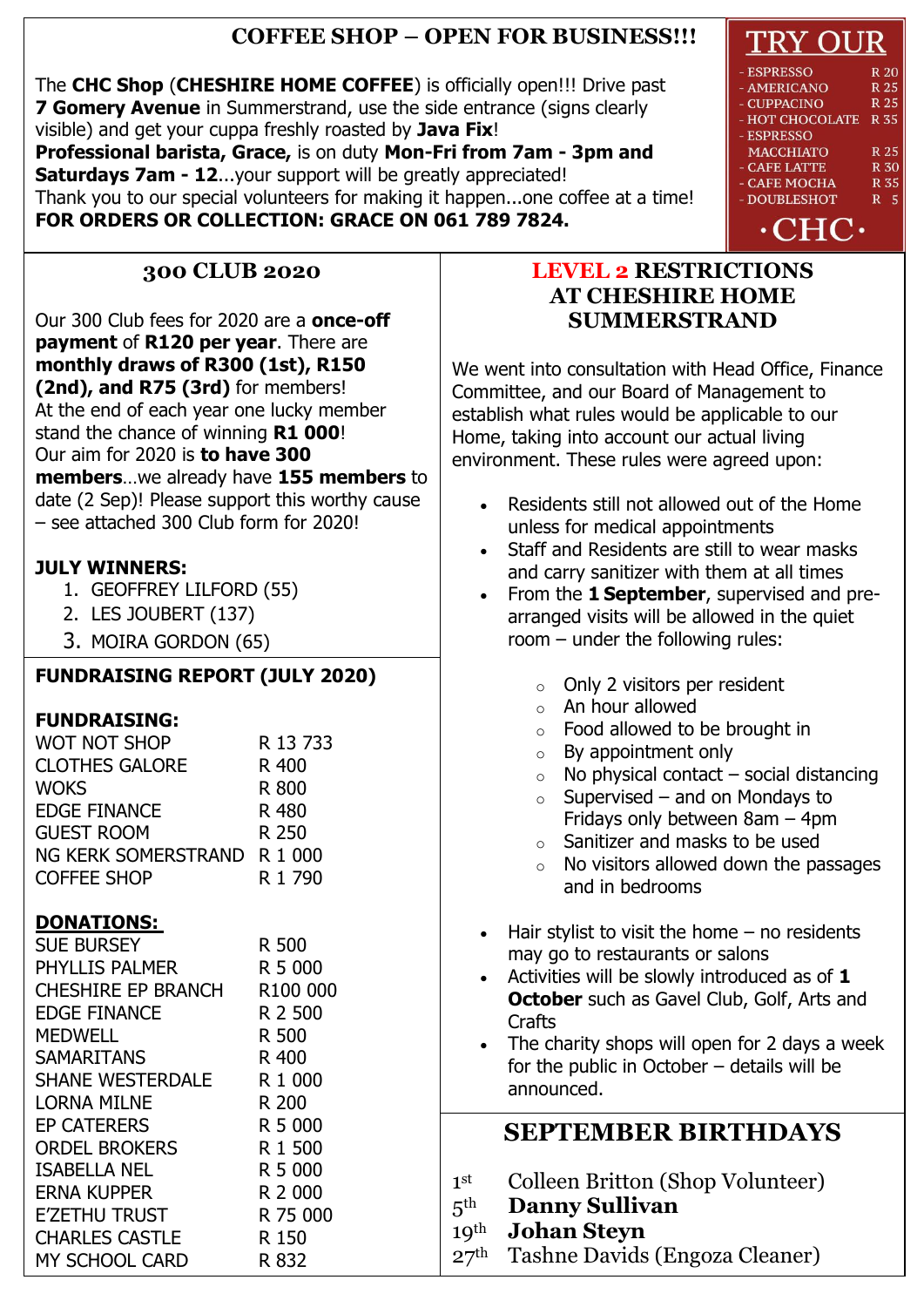#### **THIS & THAT**

- \* **Staff members** on **leave** this month: **Gladys Mgogodla** (Care Worker) and **Constance Kati** (Care Worker) – wishing them both a well-deserved rest!
- \* We would like to welcome two **new staff members,** both **Care Workers**, **Wendy Gqiba** and  **Lawrence Kinzela**, to our Cheshire Family!
- \* **BOOK SHOP**: The little red container, our new Book Shop, is in the process of being renovated generously sponsored by the **Rotary Club of Algoa Bay!** We are appealing to **anyone interested** to **paint some murals on the outside** of this container once all the renovations are complete. Donations of books also most welcome! **WATCH THIS SPACE!**
- \* We would like to express our sincere gratitude to every individual and company who supported our **appeal for PPE assistance** last month: **Techmed Africa, Shane Westerdale, Marriot Sales & Trading, EP Caterers, Ordel Brokers and E'zethu Development Trust** – thank you all!
- \* We would like to thank **Valhalla Sentinels MC, Abaddon MC** and all the other motorcycle clubs in PE involved in last month's (8 August) **Boerewors Roll sale** in Lorraine! Special thanks to **Settlers Butchery** and the PE community for the wonderful support!
- \* **SAPS Humewood** accompanied residents on a wonderful **beach walk on 14 August**. We are very proud of our association with such enthusiastic and kind people who take time out of their busy schedule to spend with the community!
- \* **WOMEN'S DAY GIFTS:** We wish to thank **Valdama Greeff and her dear mom** (resident Johan Erasmus' sister and mom) for the very special parcels (crochet scarves, gloves etc.) delivered on 9 August for all our amazing staff!
- \* **LONG SERVICE AWARD:** September 2020 marks staff member, **Theodora Dundu's** (Care Worker), **30th year of service at the Home**! We thank her for her commitment, compassion and love of the residents for the work she does and we appreciate her dedication to the Cheshire cause!

## **WELCOME TO OUR CHARITY SHOPS:**

#### Our shops are currently **CLOSED UNTIL OCTOBER (VISIT OUR FACEBOOK PAGE FOR UPDATES)**

## **CLOTHES GALORE & WOT NOT SHOP**

We gladly accept **donations** of unwanted items, pre-loved clothes, linen & any household items **AND WILL COLLECT OR YOU ARE WELCOME TO DELIVER!**

#### **MONDAY – FRIDAY 10 – 2PM PLEASE CONTACT THE HOME ON 041 583 2183 for more info!**

## **CHS ANNUAL GENERAL MEETING**

You are hereby invited to attend our **Annual General Meeting** scheduled for **Thursday 17 September 2020** at **9am** via \***Microsoft Teams**, due to Covid-19 restrictions.

This year is an election year so we are also inviting **nominations for our Board for 2020-2022** – our Board meets 11 times in the year for short meetings.

Please consider offering your services or nominating someone else for such an important leadership role at Cheshire Home Summerstrand.

Please **RSVP** your attendance to the Home by **10 September to [adminchs@cheshirehomes.co.za](mailto:adminchs@cheshirehomes.co.za)** or contact us on 041 583 2183 and we will send you all the info needed.